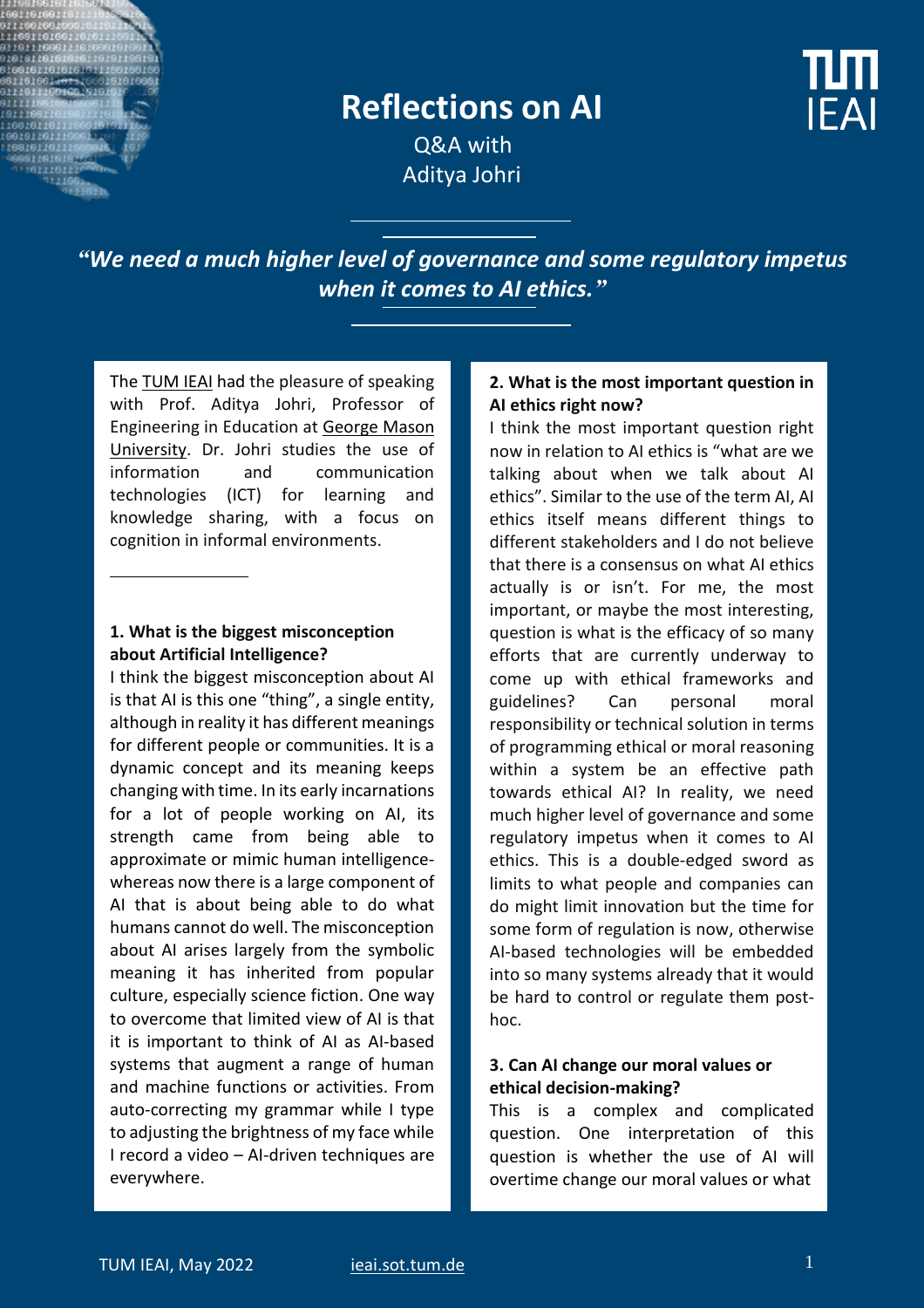

we consider to be ethical or not. The chances are that it will. Societal and communal values, or even institutional values, things that actually matter are always in flux. Ideas we would have considered as morally reprehensible or ethically dubious a few decades ago do not seem to us to be so now, for instance, reproductive rights. Especially in healthcare and medicine many of the advances that are commonplace now would have violated moral principles not too long ago. Sustainability or climate change would not have been moral or ethical issues a few decades back but now they are. Similarly, as AI becomes commonplace we will find ourselves debating and shifting our moral perspectives. The other interpretation of this question for me is whether AI will chance how we make moral or ethical decisions, i.e., will we assign agency and control to a system that uses some form of AI to make decisions on our behalf that have moral and/or ethical consequences and I think we will. Cognitively speaking, with each new cognitive tool we have created, we have offloaded some of our thinking – calculators and computers do so much of what we did with pen and paper plus a lot of things we humans cannot do – and I think the use of AI is likely to play a similar function for our moral and ethical work. At this point, I do not really know how.

**4. What is the role of academia, research institutions and other centers when it comes to the ethics and governance of AI?** As someone who is a faculty with both research and teaching responsibilities, for me the role is two-fold. One, creating a better understanding of AI ethics and why we should or should not govern AI systems. This is a complex issue and requires a diverse range of viewpoints and it is important that academics and researchers from different disciplines engage in a dialogue about the ethics of AI. Granted, given the very different and deeply ingrained disciplinary perspectives it might not be possible to reach a singular understanding, building common ground is still essential. My other role is to educate others, mostly my students, on applying a techno-critical stance when using or building AI applications. What I mean by that is stepping aside a bit and taking off the glasses of techno-optimism and examining and thinking about what they are doing when it comes to building or using AI. And more importantly, being aware that the work they do or will do, is not without unintended or second-order consequences of which they might not even be aware.

# **5. Is there a way to truly trust systems that we cannot understand?**

We place trust in a lot of things that we do not truly understand. Human relationships are complex, most of us do not have a great insight into them but there are many people and relationships we trust innately. In terms of technology, how many of us really know how our cars work or even our toasters? Still, we trust them to function in a certain way. Granted, when it comes to something like a car, there is a complex infrastructure that goes with it  $-$  ranging from highways to seatbelts, and also a set of regulations. Once the system is in place though, like most infrastructures, it disappears into the background and we trust it without even thinking about how it works. Now, there are both pros and cons to trusting systems. It is critical that we do not question every interaction with a system as that would make it impossible for us to function, to even lead our daily life. On the other hand, blind trust in systems that surround us without real